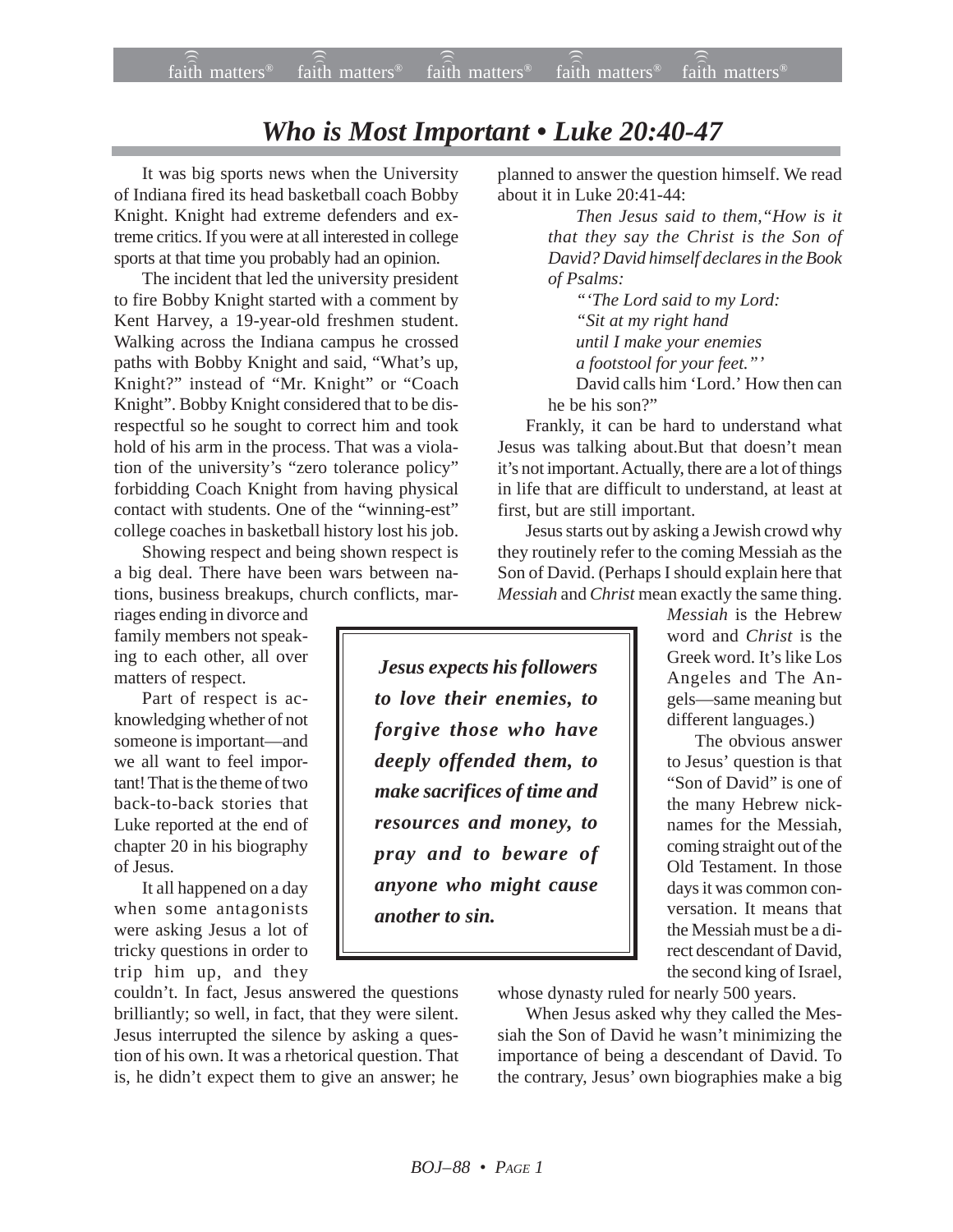deal out of declaring and proving he descended from the famous king.

Jesus' question was a trigger for teaching them that the Messiah has to be a whole lot more than a descendant of David. Jesus wanted them to understand that the Messiah was far greater than they had ever dreamed or anticipated. He would be much more than merely a very good leader in the lineage of David. This was going to be very big news to his listeners. So Jesus quoted Psalm 110:1: "*The Lord says to my Lord: "Sit at my right hand until I make your enemies a footstool for your feet."*

David wrote this Psalm. In it he says that the Lord (God) spoke to his Lord (the Messiah). Whoa! Wait a minute! How could this possibly be? If the Messiah is a descendant of David 1000 years after David died, how could he be talking to God? That doesn't make sense. And why would David ever think to refer to one of his future descendants as his Lord?

"Lord" means "boss". It is a term that offers respect and acknowledges power, authority and superiority. It was used by children to address their fathers. It was spoken by soldiers when addressing or referring to their officers. Caesar insisted that people call him Lord Caesar. That became a problem for Christians, some of whom risked their lives by refusing to say, "Caesar is Lord." To call anyone Lord was to submit to that person's rule over you.

Jesus' point is that "David calls him 'Lord.' How then can he be his son?" It should be the other way around. The Messiah/descendant of David should call King David "Lord" because in that culture you would expect the Messiah (the younger) to refer to David (the older) as Lord. The whole thing just doesn't make sense.

Well, it doesn't make sense unless you understand that the Messiah is much more than just a descendent of David. He lived before David lived. He is the colleague of God himself. The Messiah is the Son of God. The Messiah is deity. If all that is possible then it would make perfect sense for David to refer to the Messiah as Lord 1000 years before the Messiah was born.

What we have here is the bedrock basics of Christian truth. The eternal Son of God lived for-

ever and ever and ever ago. He created the heavens and the earth. Then, one day he stepped down from the glories of heaven to come to our earth. When he did he took on a human body, a human name and a title. The name of this eternal Son of God became Jesus, and his title is Jesus the Christ, the Messiah.

Now, if this is all true, then Jesus is a whole lot more than a special religious leader. He is more than a Jewish prophet and rabbi. He is God! And, if he is God, we should all bow down before him as Lord. We should all show him respect. We should all submit to his rule in our lives. We should all call him Boss.

Jesus has every right to receive all the respect and honor and praise that can be given him. But he lets us decide. He lets us choose whether to honor him as the Lord of our lives.

There is a back-to-back story in Jesus' biography about people who didn't deserve respect but insisted on it anyway. They really weren't very important but they thought they were. Jesus warned his followers to beware of their hypocrisy in Luke 20:45-47:

> While all the people were listening, Jesus said to his disciples, "*Beware of the teachers of the law. They like to walk around in flowing robes and love to be greeted in the marketplace and have the most important seats in the synagogues and the places of honor at banquets. They devour widows' houses and for a how make lengthy prayers. Such men will be punished most severely.*

Everyone was listening but these words were specifically addressed to Jesus' loyal followers. That's because Jesus has different—higher—expectations of those who are committed to him than those who are not. Jesus expects his followers to love their enemies, to forgive those who have deeply offended them, to make sacrifices of time and resources and money, to pray and to beware of anyone who might cause another to sin.

Jesus picked out of this crowd the teachers of the law, the Rabbis, as an example of how not to be. He said that they walked around in flowing robes; they loved being greeted in public;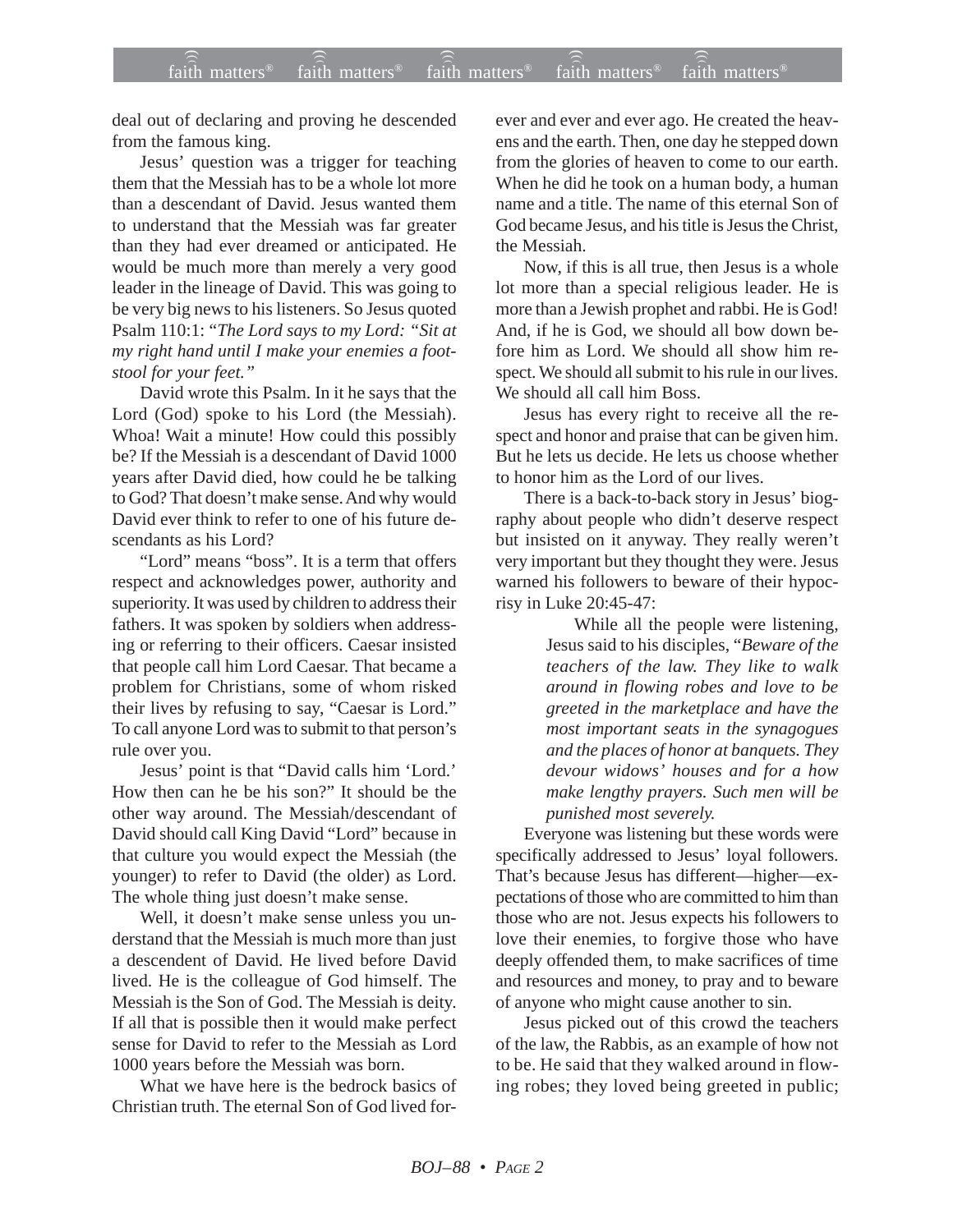## $f$ aith matters® staith matters® staith matters® staith matters® staith matters® faith matters<sup>®</sup> faith matters<sup>®</sup> faith matters

they wanted the best seats in the house; they wanted to be honored by others in public; they stole widows' houses; and they showed off with really long prayers.

You may be wondering what's wrong with some of these things. Is it bad to wear robes or be greeted by name or get a good seat or be treated with honor or pray long prayers?

Actually, that all depends. The reason why we do what we do may be more important than the actual behavior. For example: Is it right or wrong to say out all night? Ask any parent of teenagers and you will be told that it all depends. If staying out all night is to study at a friend's house it may be good. If it is to get drunk, it is definitely bad.

Let's try to understand the picture Jesus was painting of these religious teachers. Long robes in that culture usually meant that people didn't work for a living. Working people could not tend sheep, raise crops or build houses with long flowing robes. They lived off somebody else or somebody else's money. Christians work for a living. So, Jesus was critical of them.

They wanted to be greeted in public because they wanted everyone to treat them like they

were really important. Apparently they thought they were better than others and deserved the best seats and highest honors. They lived for human praise; they counted themselves superior.

Their long prayers weren't to communicate with God. They were to

impress people with how super religious they were. But at the same time they are acting so religious they are ripping off widows, taking widows' houses for their own benefit. Maybe they persuaded the widows to donate their houses to religious causes. Or, worse yet, it may be that they were the executors of the widows' estates and dishonestly transferred the assets of widows to themselves. This way they could wear their long robes and not have to work.

Jesus warned his followers to watch out for people who are trying to prove how important they are at the expense of others. And the same warnings go to us:

> 1. Beware of people who talk religion but don't live righteously.

2. Beware of people who use their religion to rip off you or other people.

3. Beware of people who expect you to work but they won't work.

4. Beware of people who insist that they are more important than anyone else and who demand to be treated in a special way.

But there is another warning here as well: Don't be this kind of hypocrite! on't be the kind of person who always has to be more important than others. Don't be the kind of person who wants others to always serve your needs. hink more about how to honor others than worrying about how others can honor you.

I guess it all comes down to pride. Pride can be a very dangerous virus in the human soul. Some of us express pride by demanding that others treat us special. Some express pride with symbols like the cars we drive, the houses we live in, the titles we accumulate or the awards we win.

 *Take great satisfaction in blessing and honoring and respecting and serving others regardless of how they may treat you.*

Some express pride by wearing disguises; they won't tell you what they do or who they are—sort of an inner private pride.

Jesus invites us to not be like those hypocrites. Instead, be genuine. Be simple. Move past the pride of suc-

cess and its symbols to service. Be like Jesus. Take great satisfaction in blessing and honoring and respecting and serving others regardless of how they may treat you.

Sometimes I have conversations with people in which I really feel ignorant. They refer to authors I don't know about, musicians I have never heard of, business leaders who are rich and powerful but are unfamiliar to me or religious leaders I know nothing about. On my better days I admit that I have never heard of these famous and important people. But I have a self-imposed limit